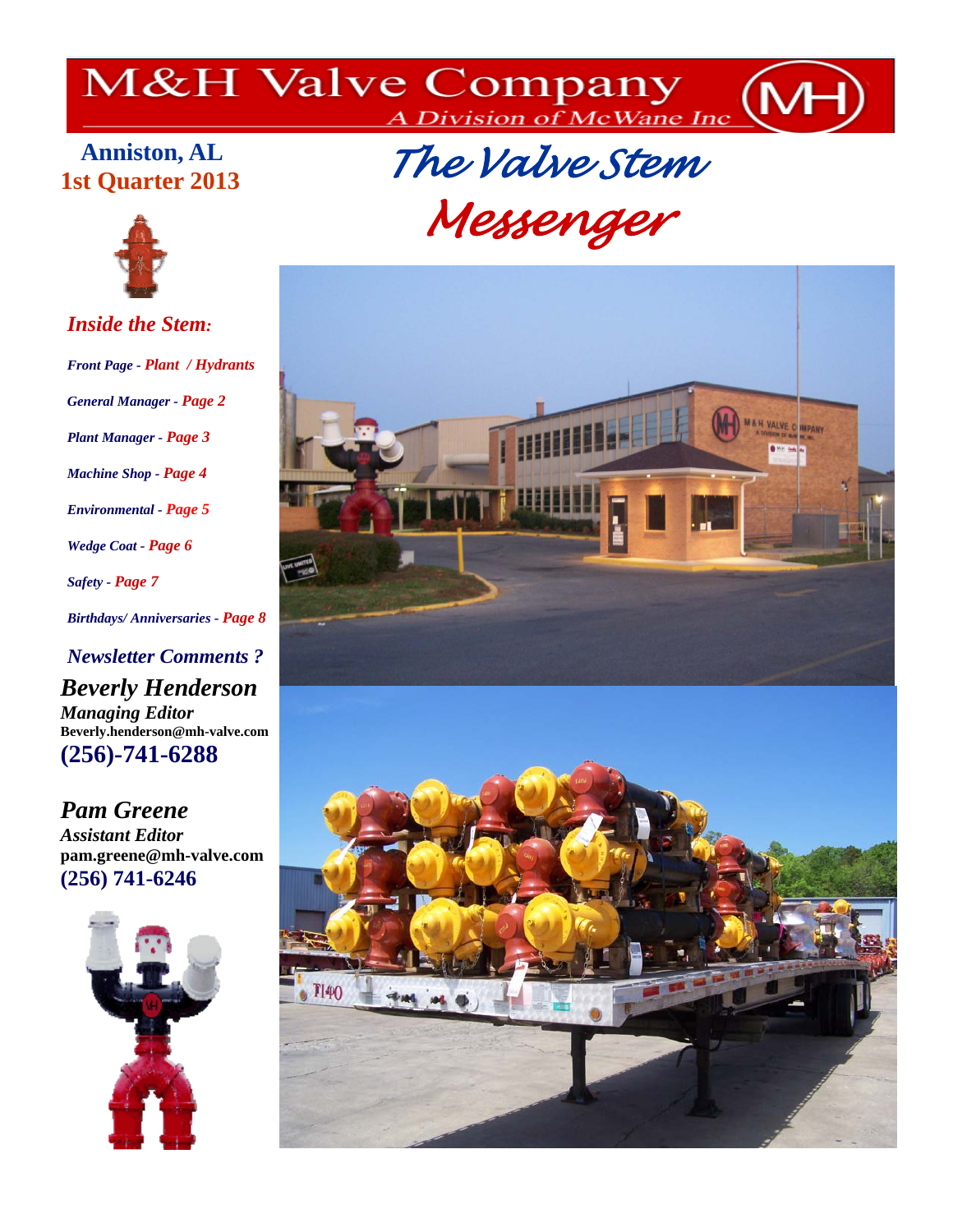

## **General Manager**

From the Desk of Tony Orlowski

## **I Thought You Said Gorilla**

When I was a kid, my highly anticipated Sunday morning ritual was being first to get the newspaper, pulling out the (color!) comics section and reading it spread out on the floor as I ate my cereal. And to this day there's one strip that still comes to mind, making me chuckle. It showed a person in an ice cream shop licking a cone, a mouth full of hair and a disgusted look on his face. The clerk behind the counter, with a sign "1000 Flavors" above his head, puzzled: "Vanilla? I thought you said Gorilla."

If that's not hilarious, you and I must agree to disagree on humor. But comedy aside, the reason I think about that comic so often is that its lesson continually comes up in my work, and I'd wager in yours, too. You see, we all like being experts at our jobs, and just like that ice cream vendor who is stacked with hundreds of flavors he seldom gets to unleash on an unappreciative patronage, if we've got the expertise, by golly we want to use it.

I would never imply it's a bad thing to have an expert. They give you a depth of knowledge that allows you to run a superior organization. The problem comes when we put so much stock in our expertise that we feel compelled to use all that firepower even when it's uncalled for. Most issues you face will be of the "vanilla" variety – a common problem with a simple solution. When things go awry in problem solving, it's typically because you leapfrog the obvious solutions to go after the arcane. "Surely, people as knowledgeable as we have all the basics covered", the thinking goes. "So the cause of this problem must be complex, like we came across three years ago that took so long to figure out." So instead of making absolutely sure we're doing the basics right, we set off on a misguided solution driven by our "expertise." A vanilla problem is attacked like it's a gorilla, and that just makes a mess.

Some might say this concept is nothing more than a crude restatement of *Occam's Razor*, which says you should pursue the simplest explanation until there is a compelling reason to believe something more complex. But *Tony's Ice Cream Cone* speaks more to me: Assume the guy ordered vanilla, and if you're not sure, check before going to gorilla.

I understand the desire of every good employee to want to showcase their talents. But one of the downsides of

running a good operation is that it is boringly consistent, and when it does drift off course, the solution is usually just a return to the basics. That's not to say there aren't occasions where you have to dig deep into your vast experience to solve the problem – there are. It's just that they're rare. And anyway, there's not a thing wrong with vanilla. Heck, I like chocolate, too. And if you twist them together, you can even have both. Yeah, that sounds good. Make mine squirrel, please.

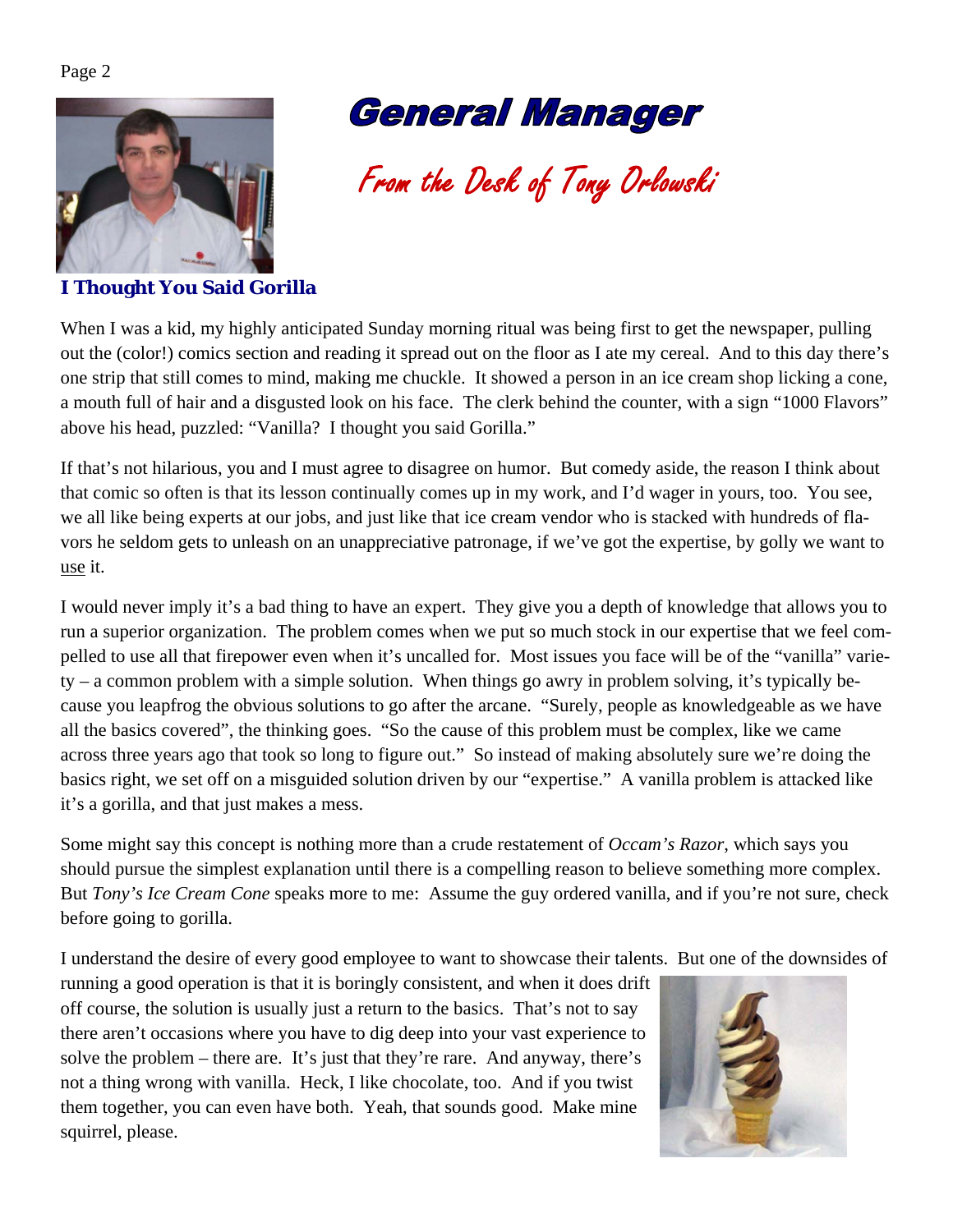



## **Business & Baseball**

How many times have you seen a major league baseball player smile as he walks back to the dugout after striking out? My guess is not very often. Better yet how many times have you seen one break a bat over his knee out of frustration? Keep in mind even if they are an "excellent" hitter they fail more than 60% of the time. However, even with such a high failure rate their desire for success keeps them coming back to the plate for another opportunity to succeed. In fact their livelihood and family depends on them to do so. If they begin to accept failure they will accept the fact that they are letting their team down and ultimately accept losing in general. This acceptance will sooner or later cost them their career and cause their family hardship.

Business is not all that different from baseball in this respect. While we certainly have to be successful more than 40% of the time it is important that as we walk back to the dugout (go home early) without succeeding we feel the need to break the proverbial bat over our knee and do everything we can to ensure that we succeed the next time. We must understand that any failure causes hardship for the M&H Valve team, our families as well as the families of our teammates. We all play an important role on the M&H Valve team and our success as a company, as well as yours as a valued team member, depends on all of us being successful every day. Acceptance of anything less will undoubtedly end in failure.

While the 2013 baseball season has just begun the M&H Valve season is well underway. We have had a few strikeouts, but as a team we are putting together a winning season. We have made significant efforts to reduce cost on our major product lines, our on-time delivery across all product lines are at or near 100%, good tons per hour are significantly higher than 2012, man hours per ton are lower and scrap has remained low near 2%. These are all stats of a successful team; we just can't forget to keep our eye on the ball.



## Valentine Gift

Bella Kate Patterson, 7th grandchild of William Patterson...Born on Thursday 2/14 at 3:30pm. 6 lbs.

## Where Are They Now?

Danielle Kiser's son Jude Kiser standing proud on a M&H hydrant that "his mommy made" ;) on Broad Street in Gadsden.

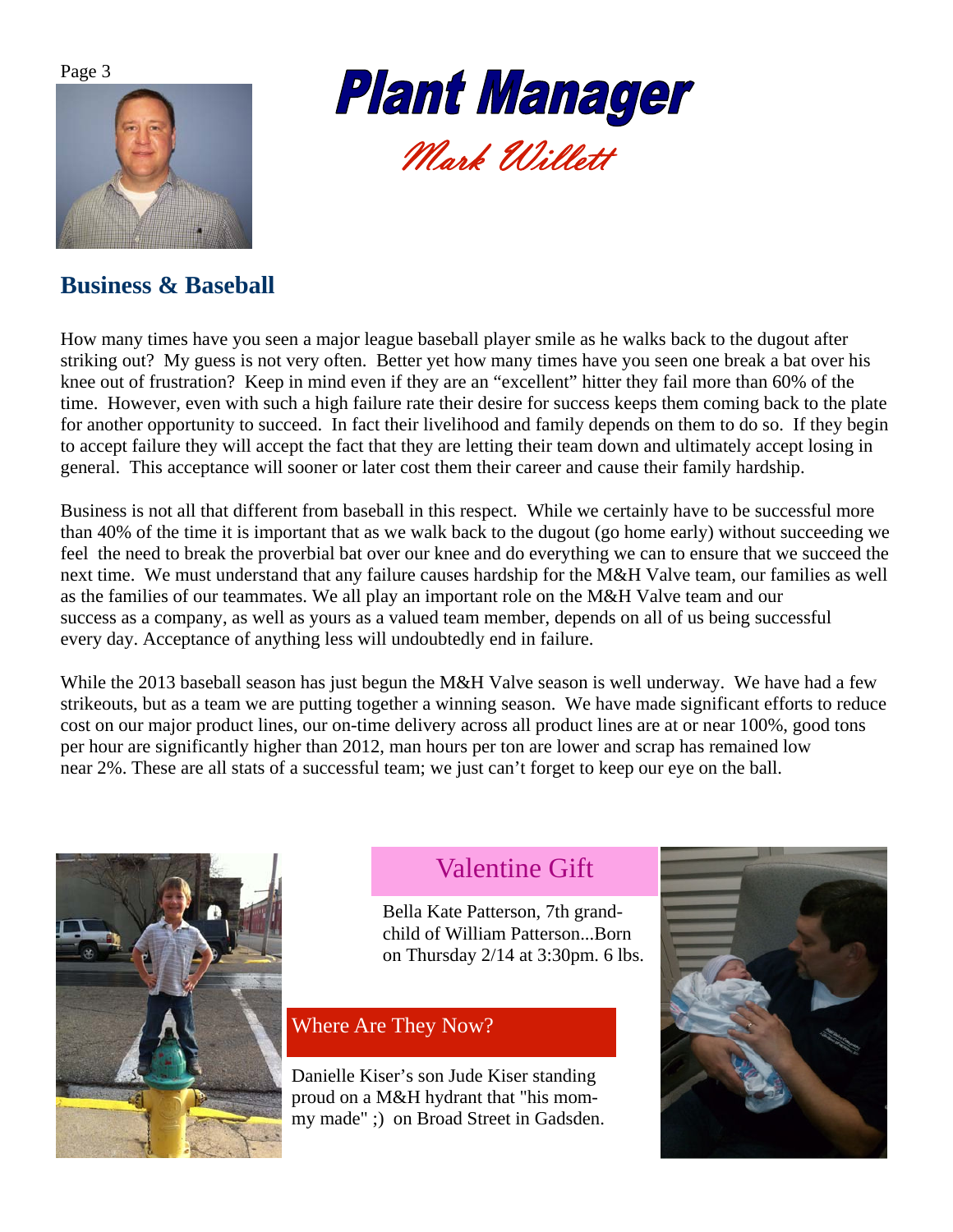# **Machine Shop Manager**







 We recently relocated large butterfly and check valve assembly, in line with machining and large powder coat. The relocation will reduce fork truck requirements as well as the time and energy spent by the assembler. The new area will have the required parts staged for point of use, as well as the internal components organized in cabinets with replenishment indicators to reduce the chance of stocking out of parts. Employee Alan Gaither made suggestions to help M&H reduce costs and gain market share in the 30"-60" butterfly valve market. These included modifying the spacer to allow mounting the operator and testing the valve complete to eliminate one step from the process, and increasing the size piping on the water fill and drain to reduce the valve build time. Another great moving job by the machine shop maintenance department.

On another note, congratulations to Josh and Bethany Seals. On March 15<sup>th</sup>, 2013 the family was blessed with a 7 lb. 10 oz. baby girl they named Kynlee Grace Seals. I'm sure big brothers Braden and Andrew love the beautiful addition to the Seals family.





Beverly Henderson

M&H Valve offered a weight loss program for its employees for anyone who wanted to participate. We had a representative from Weight Watchers to come once a week and M&H Valve paid for the cost of the program. We met every Tuesday after work for a short meeting and to be weighed. We had 21 people to join and the program lasted 12 weeks. Our total weight loss for the group was 311.6 lbs. If anyone is interested, we plan to continue the program later in the year. Congratulations for all of your hard work!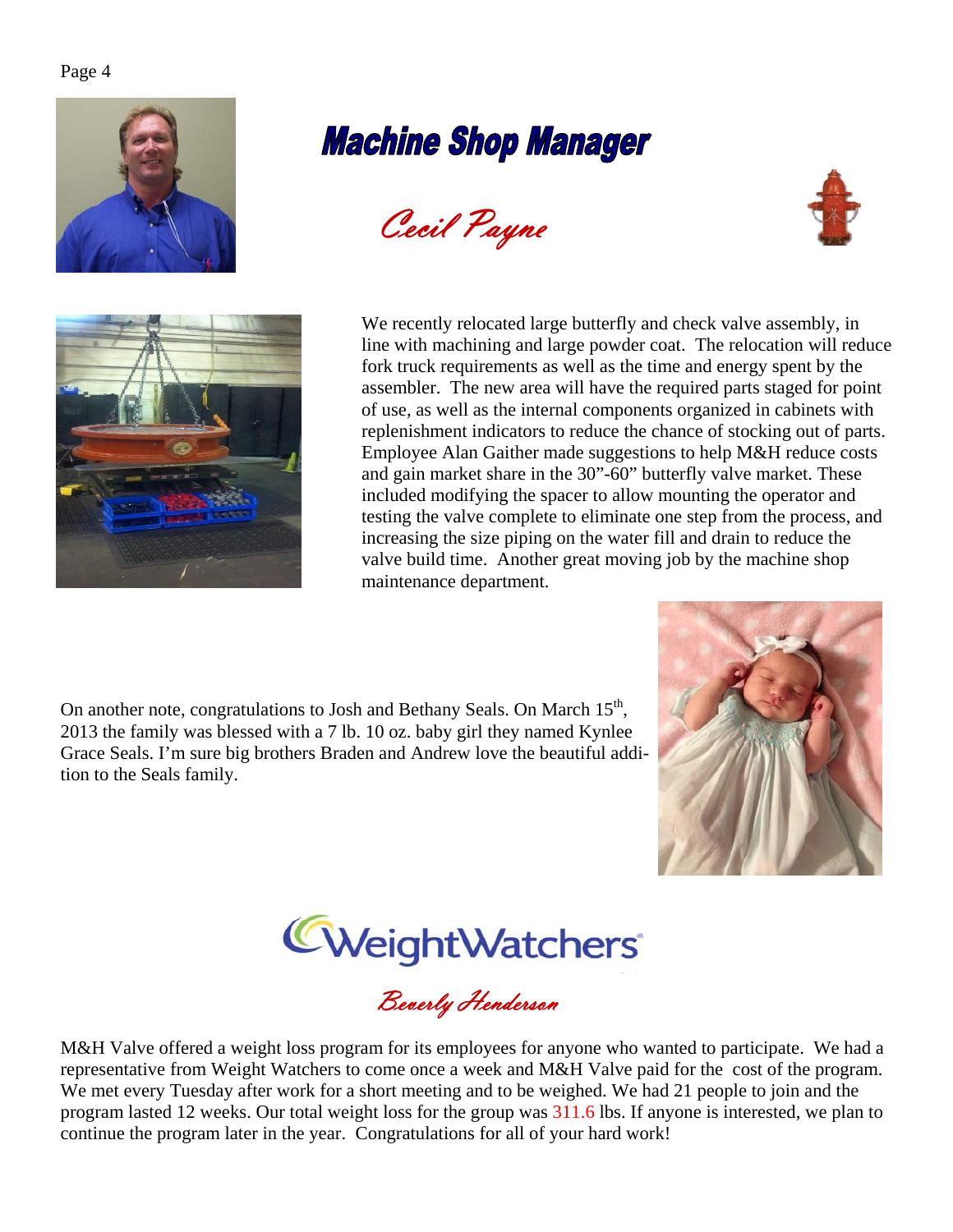

**Environmental Manager** 





## **Safety Alert Program now includes Environmental!!!!!**

Now that M&H Valve has been using the Safety Alert Program for a while now the program has been enhanced by adding Environmental to it. The purpose is to increase environmental awareness within each department and ensure that our work does not adversely impact the environment during the course of our operations.We are asking that when you see an environmental issue, a potential hazard to the environment or have an improvement idea….. Let us know about it!

Fill out a Safety Alert Form located in the break rooms. Each month all the Safety Alert entries that have an environmental impact to them will be eligible for a \$250 gift card. Things to Remember:

- Safety Alerts need to be about improving safety or the environment, our work place and helping each other.
- All fields on the safety alert must be complete, especially "What needs to be done to correct it".

## *.* Thank you, and let's help our plant!! **John Davis, Environmental Manager**

## Tony and Mark give candy and prizes to employees



A couple of "Easter Bunnies" visited M&H on Thursday, March 28<sup>th</sup>, to celebrate the Good Friday Holiday. Tony Orlowski, General Manager and Mark Willett, Plant Manager gave out Easter eggs filled with goodies… and three lucky ones contained special prizes. Cedric Wright (Core Room Utility) won a \$50 restaurant gift card, Gerome Mixon (Cleaning Room Utility) won a \$25 Wal Mart gift card, and H.R. Manager Ray McClay won a \$25 gift card to Lowes.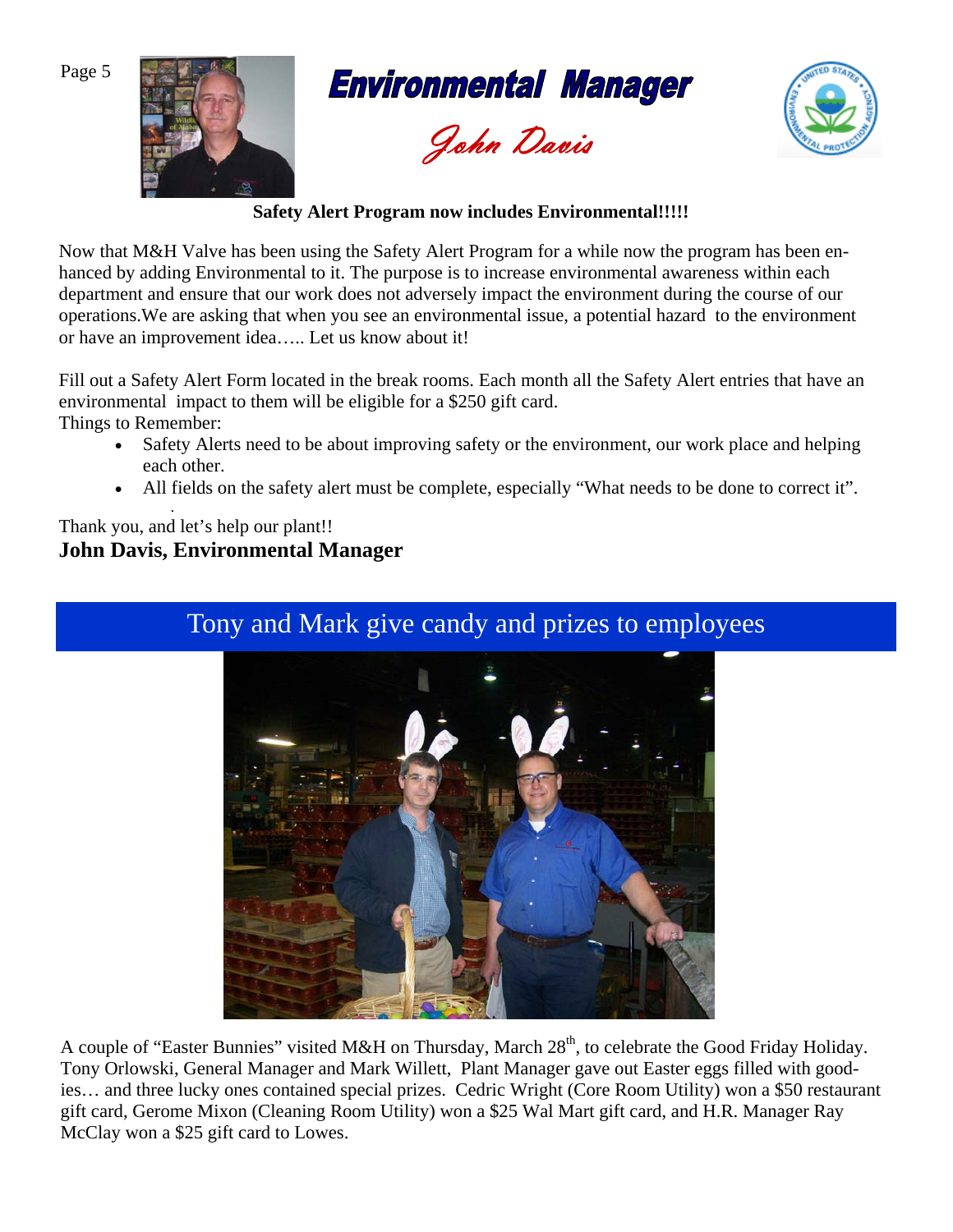



## **Wedge Coat**

All of the equipment for the initial phase of Wedge Coat Production is in place except the items needed to complete our tooling which Desma currently has. Desma completed the installation of the injection mold machine in December and completed operational functions of the equipment. A crane was needed so that the machine could be lifted out of the top portion of the trailer.





Midwest Finishing System completed a couple of loose ends on the washer and ovens just before Christmas. Right after the New Year they returned and performed training on the controls of all maintenance employees. We have completed some trial runs of the dipping process and shipped those samples to Desma where our tooling can be proven. We were expecting our tooling to arrive at M&H the week of the  $14<sup>th</sup>$  of January; however a small problem was discovered and is currently being corrected by Desma engineers along with the Rubber vendor.

 We are looking at planning a trip to Desma the middle of March to see our tooling used in the injection process. We will have three different rubber compounds to inspect and evaluate to determine which formulation best meets the needs of M&H. Once the process has been established several tests by outside agencies need to be completed. We have developed a time line outlining those tests and the different processes which need to occur. The longest test will be from Factory Mutual (FM) which could take a couple of months. Once all of those are complete we will be an approved vendor for 6" RS Gates. Meanwhile we will be running sample quantities to improve layout, process, and cycle times. We have posted and awarded one position to date with Jason Guy being awarded the Wedge Coat Utility operator job. Jason has had experience with injection molding with a previous employer, and we look forward to receiving his input on getting M&H up and producing



quality wedges to meet customer requirements. Congratulations, Jason! Over the next few months we will post additional jobs as needed until manning requirements are met and M&H is at full production.



DESMA Benchmark 750 Injection machine Jason Guy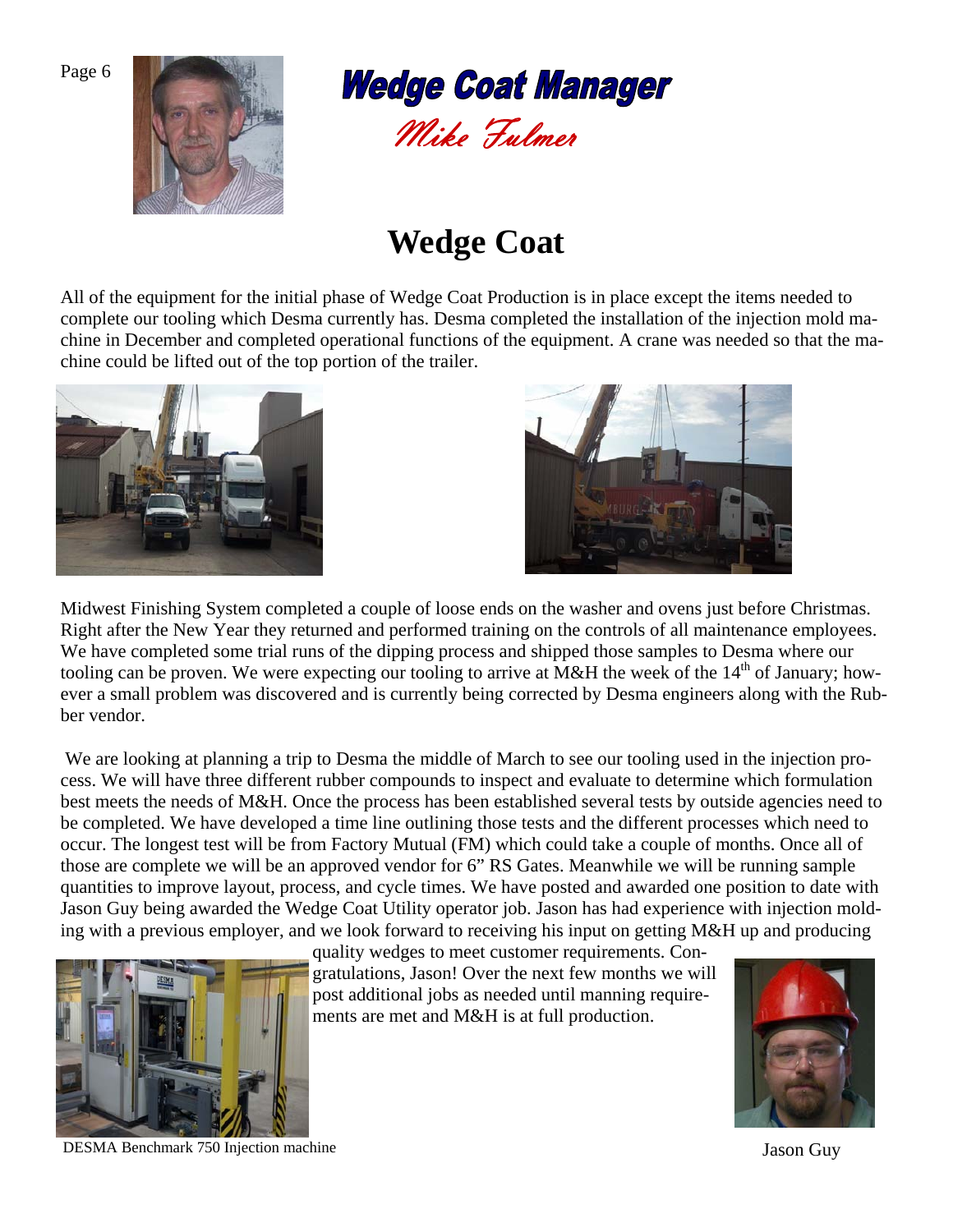

VPP Steering Committee members Josh Gunning, Dennis Jackson and Tony Orlowski recently attended the 2013 McWane VPP Forum hosted by Clow Water in Coshocton, Ohio. At the forum, team members from other McWane sites shared their experiences from their VPP journey and offered support to those facilities that are just beginning their VPP journey. What was clear throughout the Forum is that employee engagement is critical! We have to engage our entire team, not just management and not just production. Everyone must be engaged and committed to VPP in order to be successful.

The M&H VPP Steering Committee is currently working to restructure the Safety Committee to support more employee involvement in our safety programs. We are still in need of volunteers to serve on upcoming safety and VPP subcommittees, so feel free to let your safety committee representatives know if your are willing to help. The 2013 VPP Steering Committee members are as follows: Dennis Jackson, Wesley Bones, Al Garrett, Tony Orlowski, Grady Calloway, Chris Boger, Menzo Parker, Mike Humphries and Josh Gunning.



**Charles Finley Machine Shop Maintenance**

Mr. Finley was employed by M&H Valve in Anniston on July 25th, 1968. Since then he has worked basically all over the plant during his 44 year career here. He has been in the machine shop for the past 12 years and has proven to be very dependable with an excellent attendance record. Back when Mr. Finley was hired at M&H Valve, work was work. Times have changed, fortunately for the better, in safety, ergonomically, and environmentally.

Mr. Finley is the proud parent of two sons, one living and working in Georgia, and one living and working in Tuscaloosa. He also has two grandsons and can boast about having all men in his family, with the exception of two fine daughters in-law. Charles said that other than his family, hunting and fishing are his favorite pastimes.

Tommy Fielder MS Maint. Mgr.